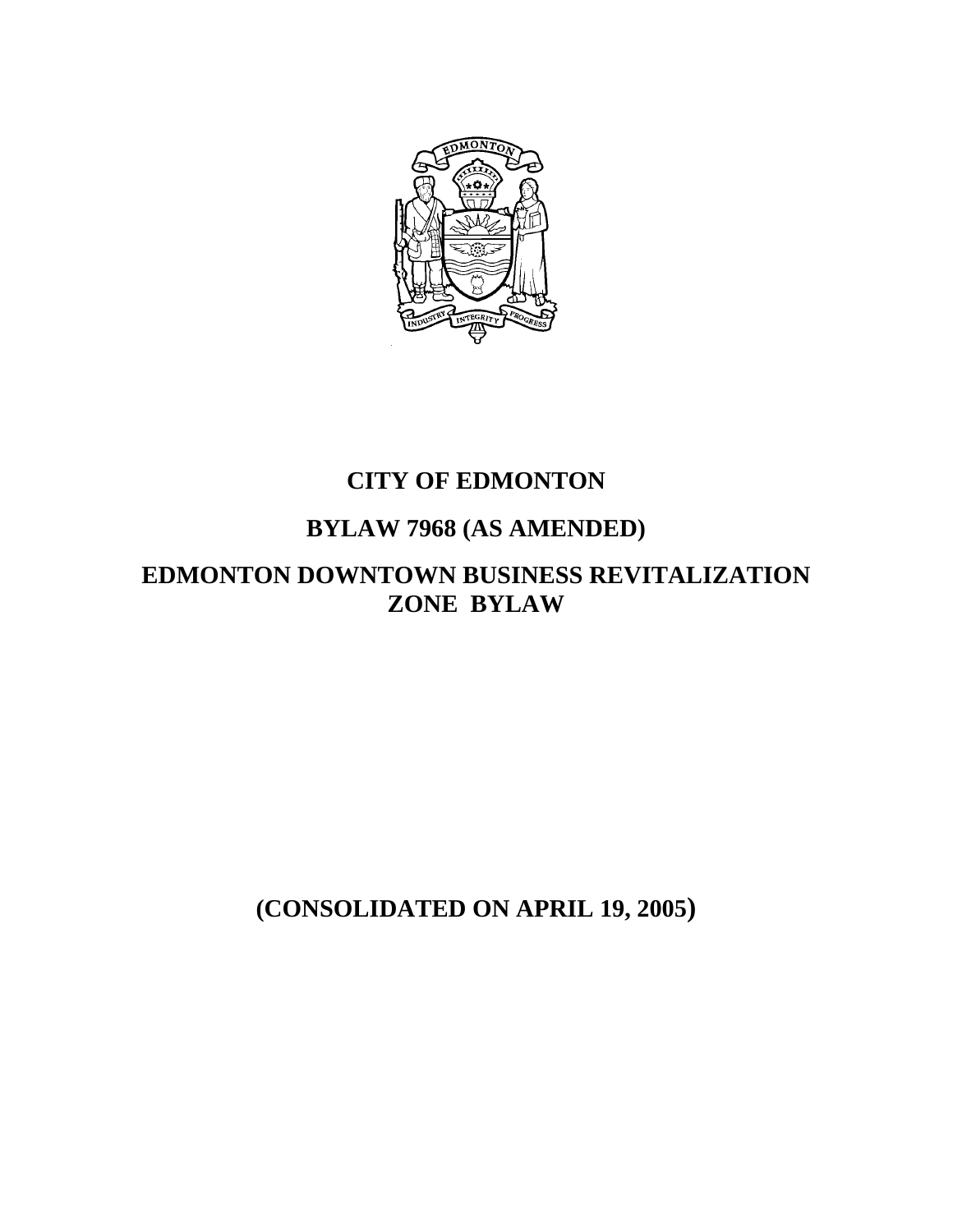## **THE CITY OF EDMONTON**

## **BYLAW 7968 (AS AMENDED)**

#### **EDMONTON DOWNTOWN BUSINESS REVITALIZATION ZONE BYLAW**

**WHEREAS** the Municipal Council of the City of Edmonton received a request, appended hereto and forming Appendix "A" to this Bylaw, pursuant to the Municipal Government Act, R.S.A. 1980, c. M-26, as amended, to

- (a) designate an area as a Business Revitalization Zone and prescribe its boundaries;
- (b) establish a Board of Directors for the Business Revitalization Zone and incorporate the said Board of Directors.

(S.1(a), Bylaw 10968, June 6, 1995)

**AND WHEREAS**, pursuant to Section 171.2(2) of the Municipal Government Act, R.S.A. 1980, c. M-26, notice of the intention of Council to pass this Bylaw was mailed to every person who was shown on the then current assessment roll of the City as being assessed for business taxes within the boundaries of the Business Revitalization Zone;

(S.1(b), Bylaw 10968, June 6, 1995)

**AND WHEREAS** no petition objecting to the passing of this Bylaw was received by the Municipal Council of the City;

(S.1(c), Bylaw 10968, June 6, 1995)

**NOW THEREFORE**, the Municipal Council of the City of Edmonton, duly assembled, enacts as follows:

#### **PART I - PURPOSE, DEFINITIONS AND INTERPRETATION**

**PURPOSE** 1 In this bylaw, unless the context otherwise requires:

- (a) "**Board**" means all Directors of the business revitalization zone as appointed by Council from time to time;
- (b) "**City**" means the municipal corporation of the City of Edmonton;
- (c) "**Council"** means the municipal council of the City of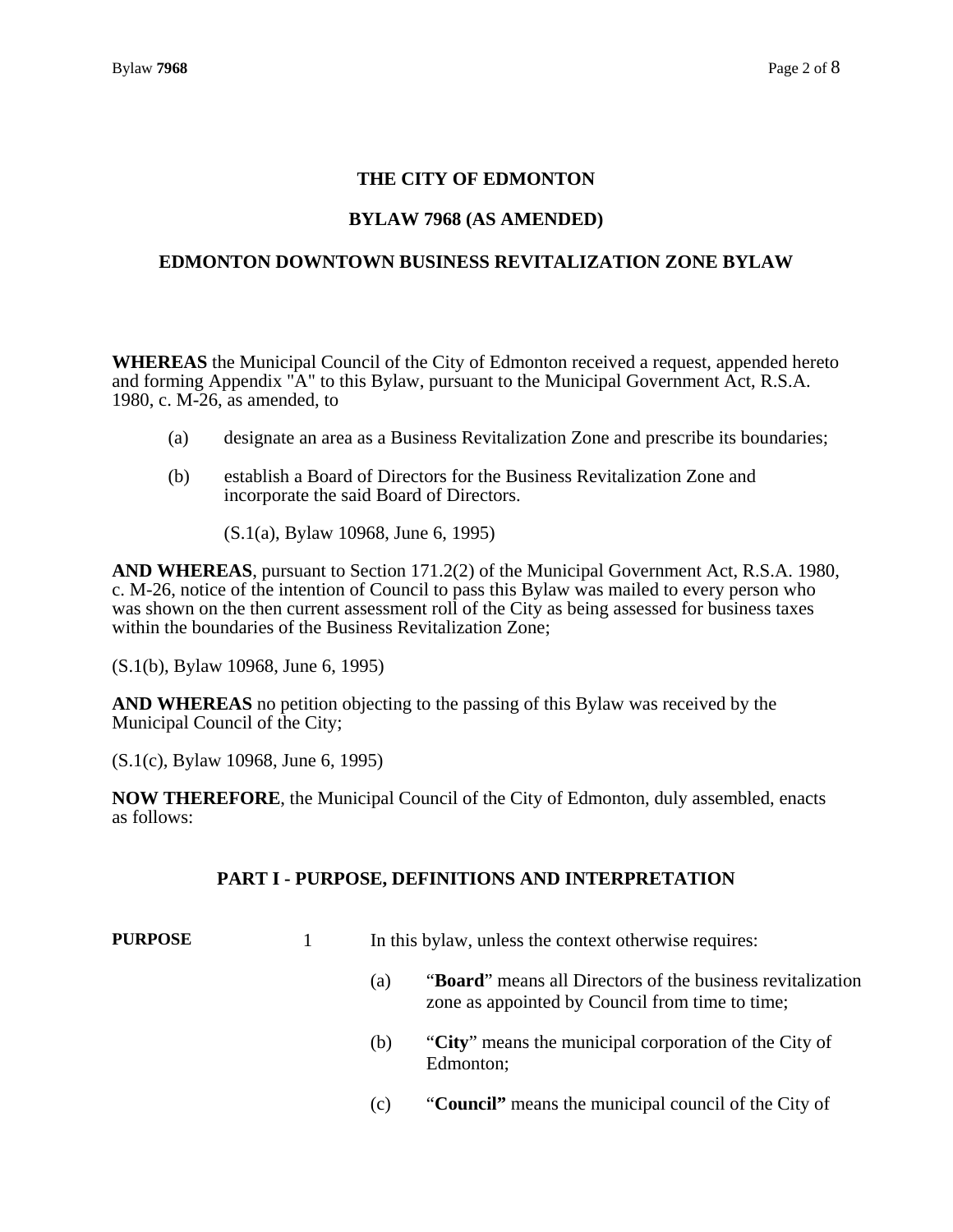Edmonton;

- (d) "**Director**" means a person appointed by Council pursuant to section 6 of this bylaw;
- (e) "**Member**" means a business assessed for business taxes within the Zone;
- (f) "**MGA**" means the *Municipal Government Act*, S.A. 2000, c. M-26;
- (g) "**Person**" includes an individual, partnership, association, corporation, trustee, executor, administrator or legal representative; and
- (h) "**Zone**" means the Edmonton Downtown Area Business Revitalization Zone designated in section 2 of this bylaw.

(S.3, Bylaw 13914, April 19, 2005)

**DESIGNATION OF THE ZONE**  2 The area of downtown Edmonton, the boundaries of which are outlined in red on the map appended hereto and forming Appendix "B" to this Bylaw and are more particularly described in Appendix "C" to this Bylaw, is hereby designated as the "Edmonton Downtown Business Revitalization Zone".

- (S.4, Bylaw 13914, April 19, 2005)
- 3 (1) The Board of Directors of the Zone is hereby established as a corporation under the name "Downtown Business Association of Edmonton".
	- (2) The Corporation, hereby established, shall consist of Directors appointed from time to time in accordance with s.4.

(S.5, Bylaw 13914, April 19, 2005)

### 4 The objects or purposes for which the Zone are established are:

- (a) improving, beautifying and maintaining property in the Zone;
- (b) developing, improving, and maintaining public parking; and
- (c) promoting the Zone as a business or shopping district.

5 (1) Subject to the provisions of this bylaw and every other applicable bylaw of the City or statute or regulations of the Province, the

**ESTABLISHMENT OF ASSOCIATION** 

**PURPOSES OF THE ZONE** 

**POWERS OF ASSOCIATION**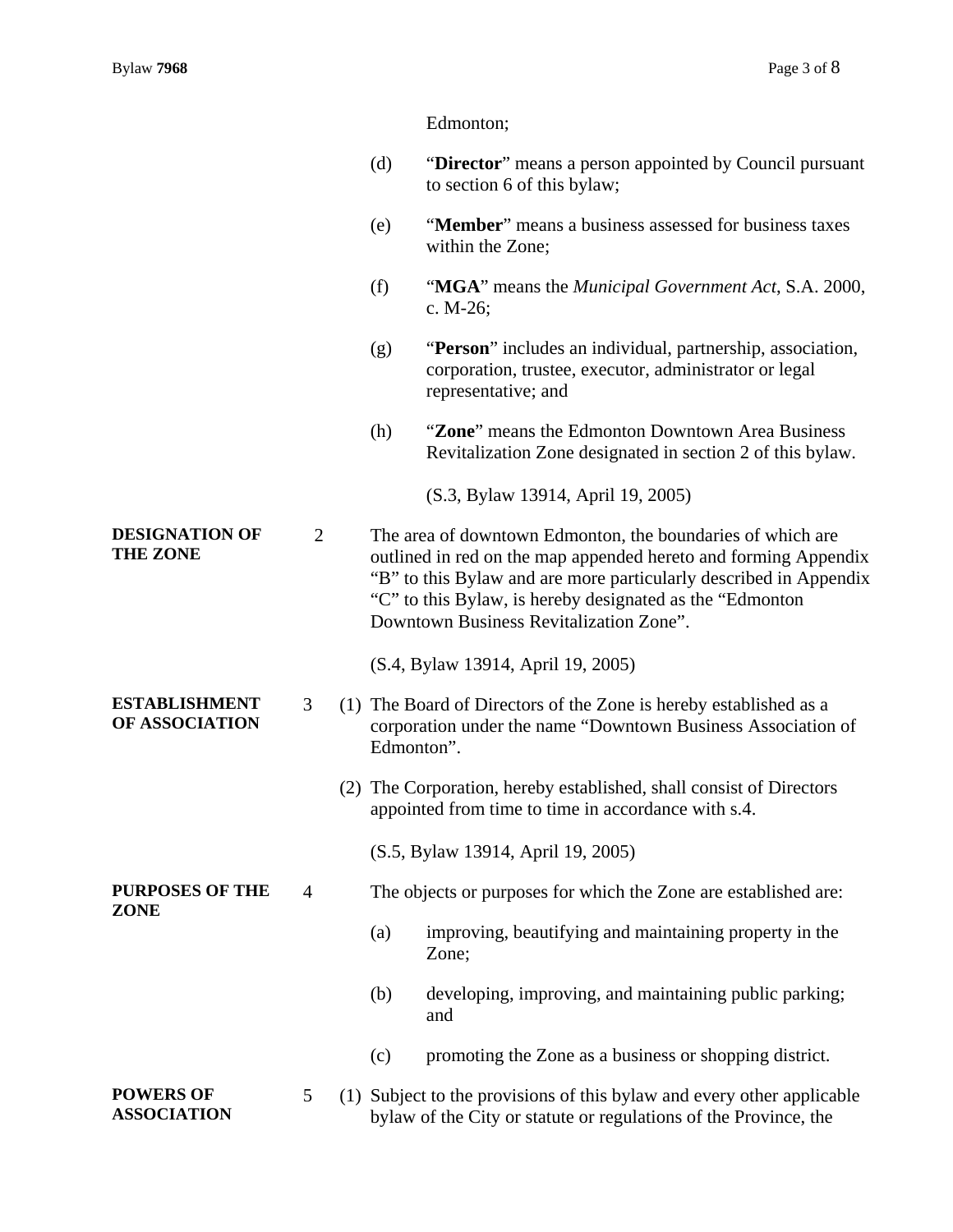|                                           |   |                                                                                                                            | Zone shall have the power to do all things necessarily incidental to<br>the attainment of its objects.                                                                                                                                                                                                             |
|-------------------------------------------|---|----------------------------------------------------------------------------------------------------------------------------|--------------------------------------------------------------------------------------------------------------------------------------------------------------------------------------------------------------------------------------------------------------------------------------------------------------------|
|                                           |   |                                                                                                                            | (2) Nothing in this bylaw shall be construed as giving the Zone the<br>power to borrow money or otherwise pledge its assets without the<br>express direction of Council.                                                                                                                                           |
| <b>DIRECTORS</b>                          | 6 | by Council.                                                                                                                | (1) The Board of the Zone shall consist of fifteen Directors appointed                                                                                                                                                                                                                                             |
|                                           |   |                                                                                                                            | (2) At the recommendation of the Board, Council may appoint fewer<br>than fifteen Directors.                                                                                                                                                                                                                       |
|                                           |   |                                                                                                                            | (3) Each appointment made by Council is for a term of one year with<br>no maximum number of terms.                                                                                                                                                                                                                 |
|                                           |   |                                                                                                                            | (4) No person shall be appointed as a Director unless that person:                                                                                                                                                                                                                                                 |
|                                           |   | (a)                                                                                                                        | has been nominated in writing, submitted to the Board<br>before close of nominations, for appointment as a Director,<br>by any person in the Zone who is shown on the current<br>assessment roll of the City as being assessed for business<br>taxes with respect to a business carried on within the Zone,<br>and |
|                                           |   | (b)                                                                                                                        | has consented to act as a Director, in writing submitted to<br>the Board prior to that person's appointment.                                                                                                                                                                                                       |
|                                           |   |                                                                                                                            | (5) A majority of existing, appointed members constitutes quorum.                                                                                                                                                                                                                                                  |
| <b>REMUNERATION</b>                       | 7 |                                                                                                                            | (1) The position of a Director is voluntary, and no remuneration will<br>be paid for services as a Director.                                                                                                                                                                                                       |
|                                           |   |                                                                                                                            | (2) Directors shall be reimbursed for expenses necessarily incurred in<br>the performance of duties as a Director.                                                                                                                                                                                                 |
| <b>PROCEDURES FOR</b><br><b>THE BOARD</b> | 8 |                                                                                                                            | (1) The Board shall manage the business and affairs of the Zone.                                                                                                                                                                                                                                                   |
|                                           |   | (2) The Board shall meet at least quarterly and may meet more<br>frequently, as it sees fit, for the dispatch of business. |                                                                                                                                                                                                                                                                                                                    |
|                                           |   |                                                                                                                            | (3) The Directors shall:                                                                                                                                                                                                                                                                                           |
|                                           |   | (a)                                                                                                                        | elect one of their number as Chair of the Board to preside at<br>all meetings of the Board, and                                                                                                                                                                                                                    |
|                                           |   | (b)                                                                                                                        | determine the period for which that person is to hold office.                                                                                                                                                                                                                                                      |
|                                           |   |                                                                                                                            | $(4)$ If the Chair is not present within fifteen $(15)$ minutes from the time<br>fixed for the holding of any meeting, the Directors present shall                                                                                                                                                                 |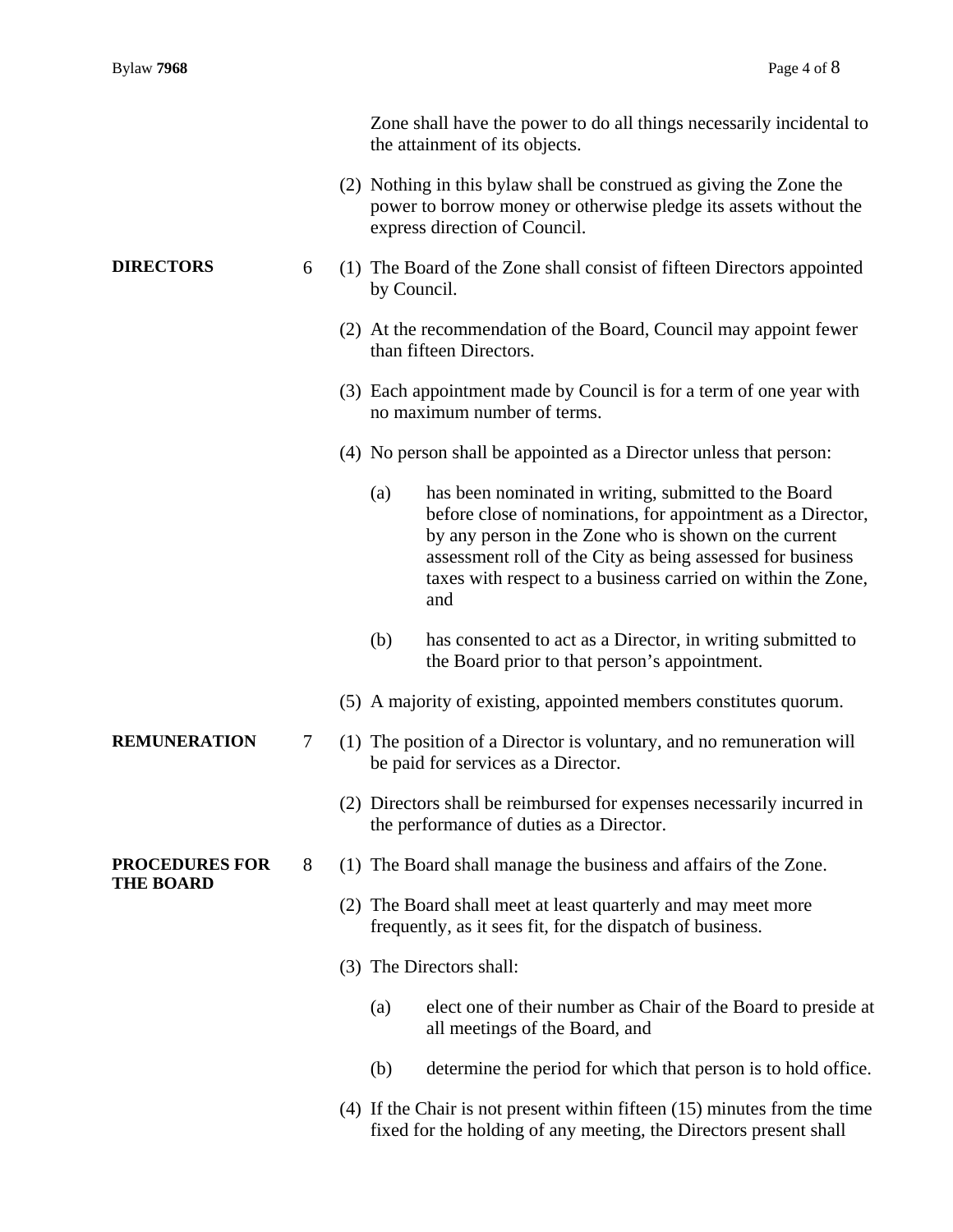choose one of their number to be the Chair of the meeting.

- (5) A motion is lost when the vote is tied.
- (6) The Board may delegate any of the Board's powers to a committee or committees consisting of one or more Directors.
- 9 (1) The financial year of the Board is the calendar year.
	- (2) The Board may appoint such officers of the Zone as the Board sees fit and may specify the powers and duties of such officers and, subject to the provisions of this bylaw, may delegate to any officer such of the powers of the Board as the Board thinks fit.
	- (3) If a Director or a Director's family member, as defined within the MGA, has a pecuniary interest in a matter before the Board, the Director shall be precluded from voting or participating in the discussion.
	- (4) The Zone may have a corporate seal, which seal may be adopted or changed from time to time by the Board and on which the name of the Zone shall appear.
	- (5) The banking business of the Zone shall be transacted with such banks or financial institutions as the Board may from time to time designate, and shall be transacted in accordance with such agreements, instructions, and delegations of power as the Board may from time to time prescribe.
	- (6) The Board shall cause true accounts to be kept of the sums of money received and expended by the Zone and the matter or matters in respect of which such receipts and expenditures take place, all acquisitions and dispositions of property of the Association, and all the assets and liabilities of the Zone.
	- (7) The books of account of the Zone shall be kept at such place or places as the Board thinks fit, and no person, other than a Director, an officer, the City Auditor, or an officer, accountant, or other person, whose duty to the Zone or to the Council require that person to do so, shall have any right to inspect any account or book or document of the Zone except as may be authorized by the Board, by Council, or by statute.
	- (8) The Board shall, in each year at the time and in the form prescribed by the Council, submit to the Council, for its approval, estimates of revenues and expenditures expected to be received and made by the Zone for the next fiscal year.
	- (9) The Board shall present and review these estimates with its

#### **FINANCIAL MATTERS**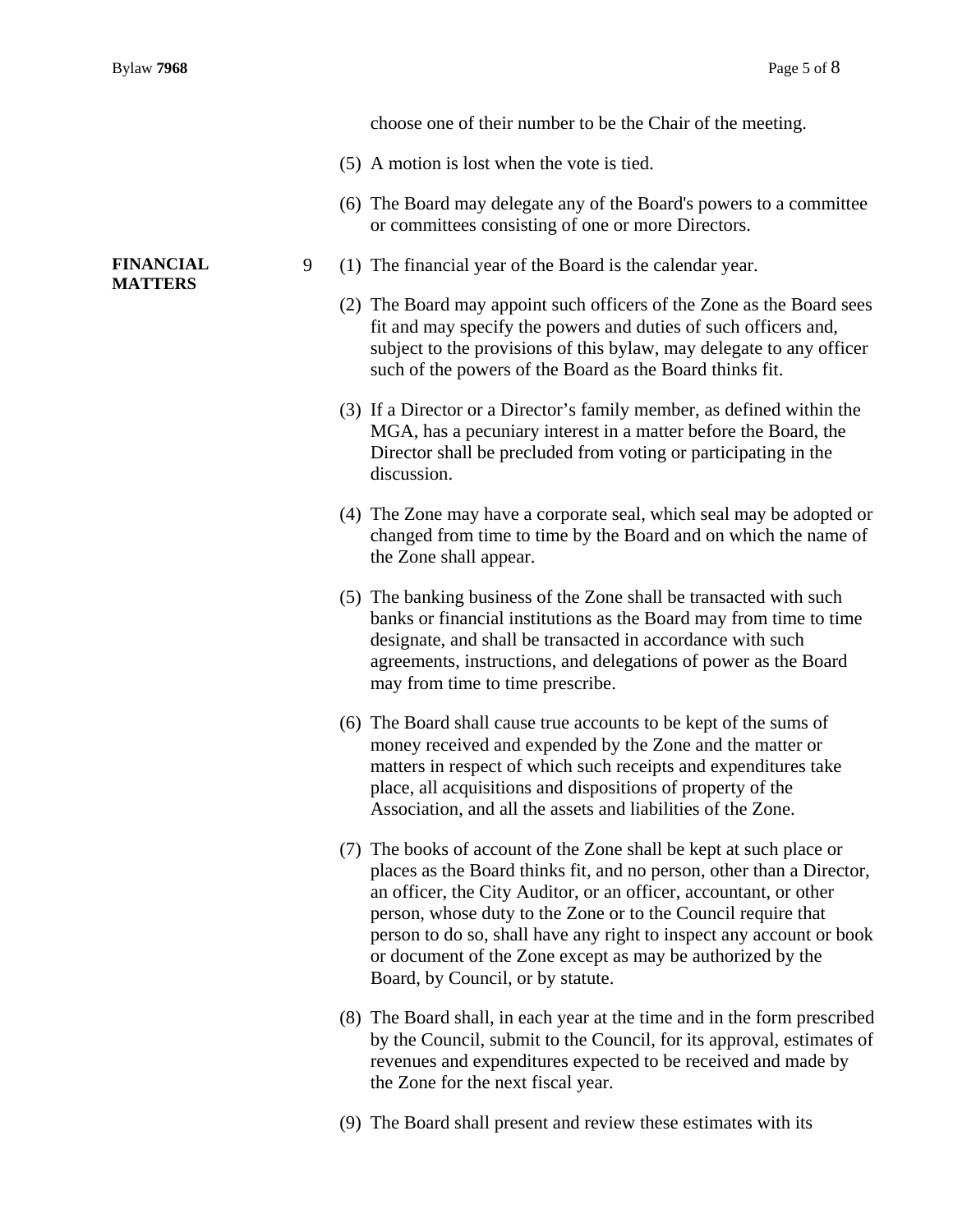Members at the annual general meeting and subsequently revise, if necessary, and approve them prior to their submission to Council.

- (10) The Board shall notify by mail, personal delivery, or a combination of the two, all businesses within the Zone listed in the current assessment roll of the proposed budget, and of the date and place when Council will consider approval of the proposed budget.
- 10 (1) In each calendar year, prior to submitting its estimates of revenues and expenditures to Council, the Board shall hold an annual general meeting of all Members.
	- (2) Written notice of the annual meeting shall be sent by mail, personal delivery, or a combination of the two, to all Members, at least fourteen (14) days prior to the meeting date.
	- (3) At the annual meeting the Board shall:
		- (a) review with Members its estimates of revenues and expenditures for the next calendar year;
		- (b) review with Members any nominations for new Directors from the Members for the next calendar year received by the Board prior to the meeting;
		- (c) seek any additional nominations for new Directors for the next calendar year; and
		- (d) close the nomination period permanently for new Directors for the next calendar year.
	- (4) For the purposes of any vote of the membership during the annual meeting or a special meeting, the following voting procedures shall apply:
		- (a) Each Member shall be entitled to one vote;
		- (b) In order to be eligible to vote, each representative shall present to the Board upon arrival at the meeting, an original signed statement giving the bearer permission to represent the Member in any vote at that meeting; and
		- (c) Motions are passed by a majority of the votes cast by the Members present at the meeting.

(S.6(4.0 – 10.4), Bylaw 13914, April 19, 2005)

**ANNUAL REPORT** 11 The Board shall prepare and submit to Council an annual report of the activity of the Zone at the time specified by Council, together

## **ANNUAL GENERAL MEETINGS AND SPECIAL MEETINGS OF THE BOARD**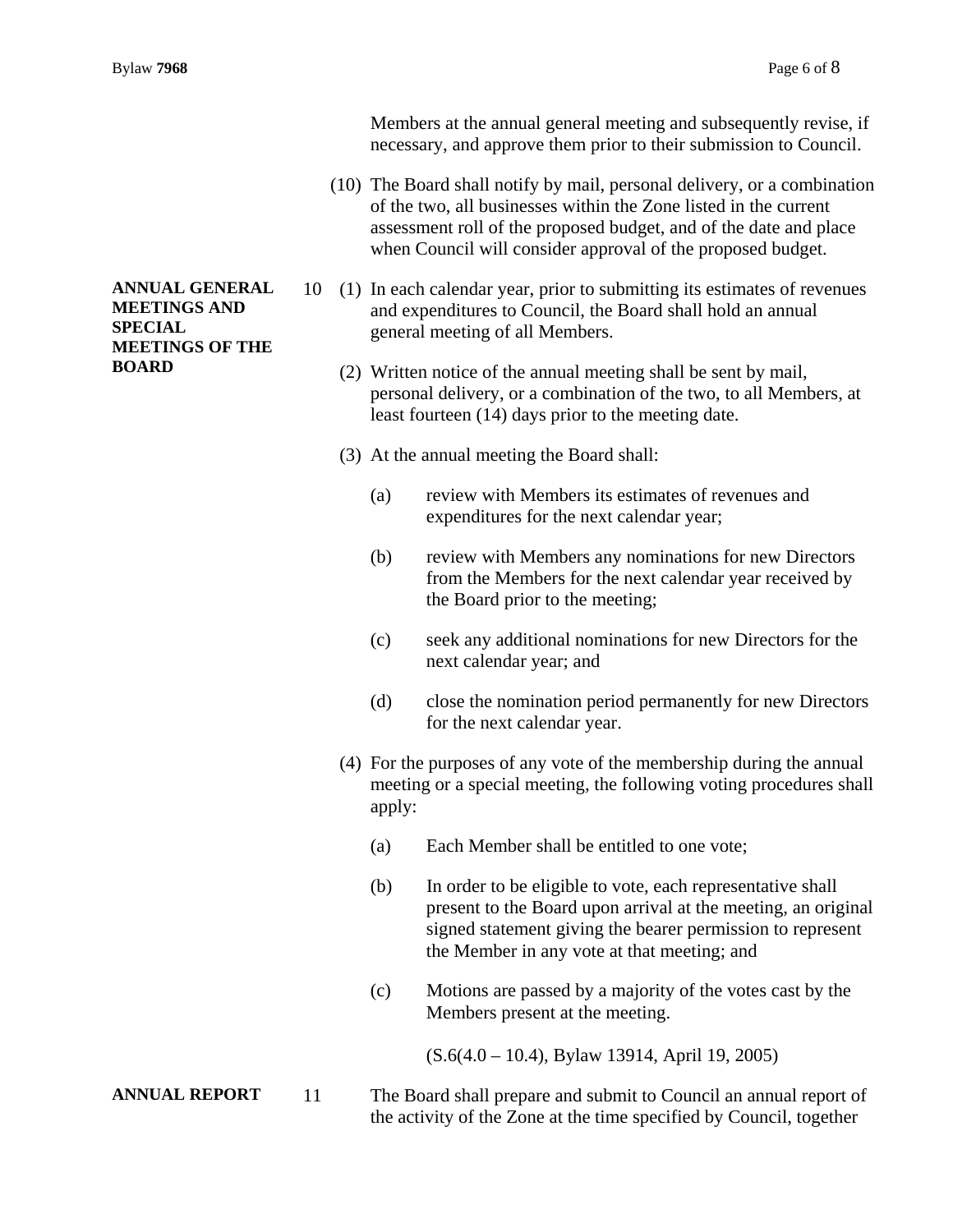with an audited financial statement of the Zone comprised of an income and expenditure account and a balance sheet and any other statements and reports required by Council.

## **PART II - GENERAL**

- **EFFECTIVE DATE** 13 This bylaw takes effect beginning on the date on which this bylaw is passed and signed.
	- 14 Bylaw 7968 is hereby consolidated into one Bylaw by incorporating this amendment and Amendment Bylaw 8085, 8201,8583, 10203, 10814, and 10968.